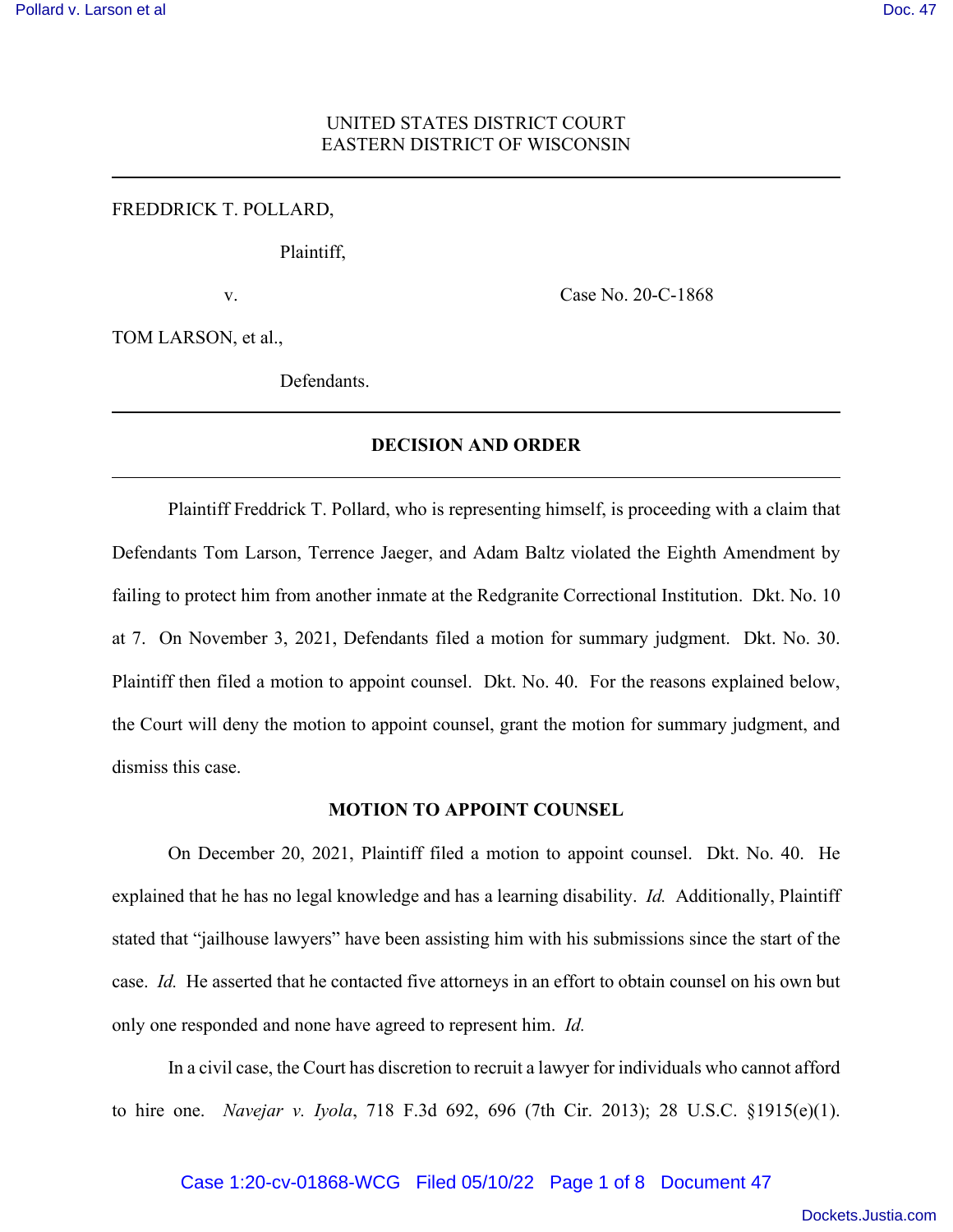"[D]eciding whether to recruit counsel 'is a difficult decision: Almost everyone would benefit from having a lawyer, but there are too many indigent litigants and too few lawyers willing and able to volunteer for these cases.'" *Henderson v. Ghosh*, 755 F.3d 559, 564 (7th Cir. 2014) (quoting *Olson v. Morgan*, 750 F.3d 708, 711 (7th Cir. 2014)).

In exercising its discretion, the Court must consider two things: "(1) 'has the indigent plaintiff made a reasonable attempt to obtain counsel or been effectively precluded from doing so,' and (2) 'given the difficulty of the case, does the plaintiff appear competent to litigate it himself?'" *Eagan v. Dempsey*, 987 F.3d 667, 682 (7th Cir. 2021) (quoting *Pruitt v. Mote*, 503 F.3d 647, 654- 55 (7th Cir. 2007)). To satisfy the first prong, the court must determine that a plaintiff made a good faith effort to hire counsel. *Pickett v. Chicago Transit Authority,* 930 F.3d 869, 871 (7th Cir. 2019). "This is a mandatory, threshold inquiry that must be determined before moving to the second inquiry." *Eagan*, 987 F.3d at 682.

"The second inquiry requires consideration of both the factual and legal complexity of the plaintiff's claims and the competence of the plaintiff to litigate those claims." *Id.* When considering the second prong, the Court "must examine the difficulty of litigating specific claims and the plaintiff's individual competence to litigate those claims without counsel." *Pennewell v. Parish*, 923 F.3d 486, 490 (7th Cir. 2019). The Court "must consider the plaintiff's literacy, communication skills, education level, litigation experience, intellectual capacity, psychological history, physical limitations and any other characteristics that may limit the plaintiff's ability to litigate the case." *Id.* at 491.

Plaintiff satisfied the first prong of the standard. *See* Dkt. No. 40-1. But the Court will deny the motion to appoint counsel because Plaintiff does not satisfy the second prong of the standard. Plaintiff's communications with the Court throughout the litigation have been clear, organized, and easy to understand. *See* Dkt. Nos. 23-26. More significantly, though, his summary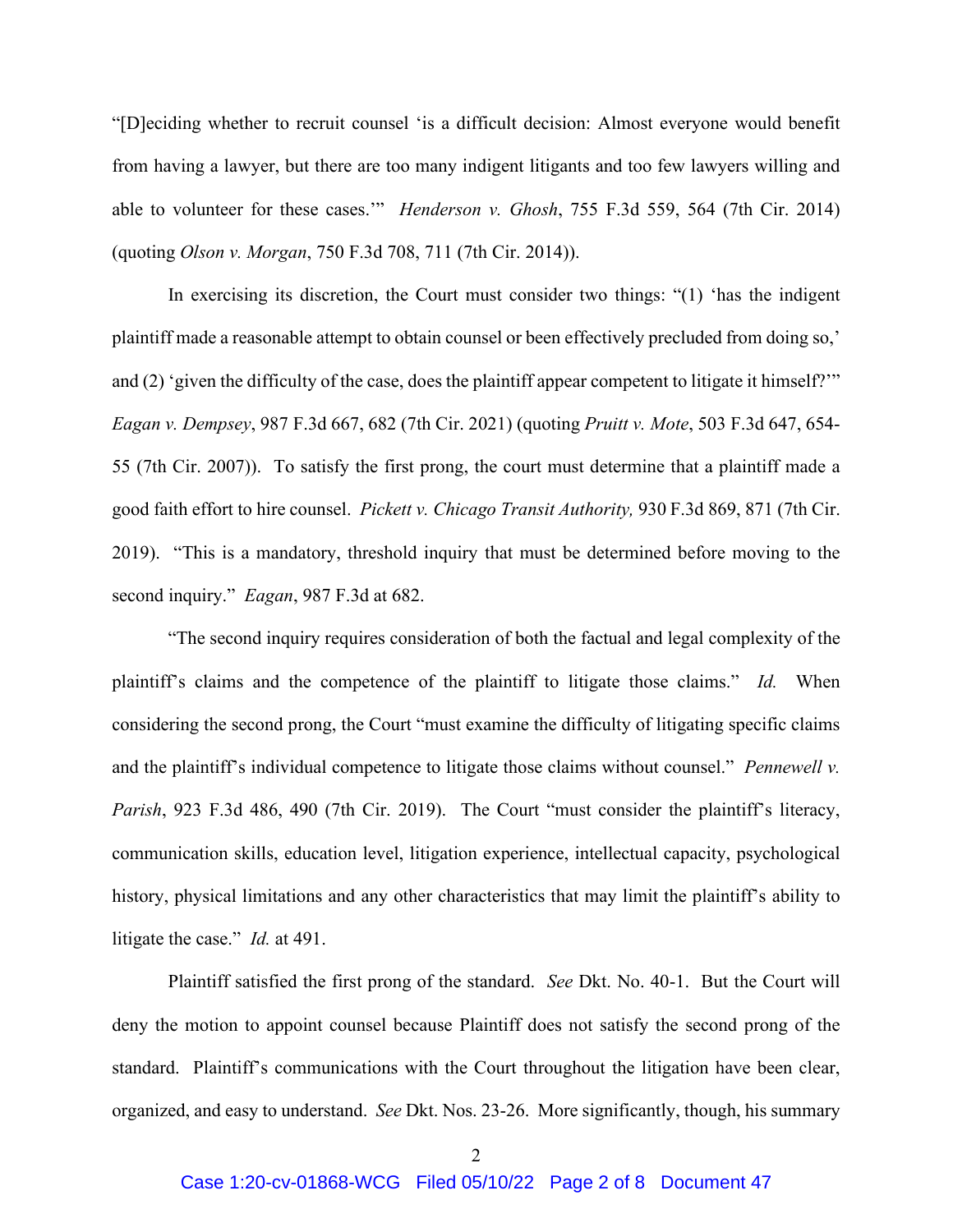judgment response materials, *see* Dkt. Nos. 41-43, Plaintiff demonstrated that he understood the Court's notice and order, *see* Dkt. No. 37, which gave him specific instructions on how to respond to summary judgment. For example, Plaintiff filed a response to Defendants' proposed findings of fact that cited to evidence supporting the facts he disputed. Dkt. No. 41. Plaintiff filed a response brief that cited relevant case law and addressed Defendants' arguments. Dkt. No. 42. And Plaintiff filed his own proposed facts that explained his side of the story. Dkt. No. 43. The Court notes that Plaintiff's claim is straightforward and largely turns on his memory of what he told Defendants prior to being sprayed by chemicals by another inmate. Plaintiff's response materials clearly explain what he told Defendants, both before and after the incident, and the Court is familiar with the relevant case law. The assistance of a lawyer would not have been useful in briefing the motion for summary judgment because a lawyer cannot change the operative facts. Accordingly, the Court will deny the motion to appoint counsel.

### **FACTS**

 Plaintiff is an inmate at the Redgranite Correctional Institution (RGCI), a medium-security facility operated by the Wisconsin Department of Corrections. Dkt. No. 32, ¶1. Defendants are RGCI Captain Tom Larson, RGCI Unit Manager Terrance Jaeger, and RGCI Sergeant Adam Baltz. *Id*.

In August 2020, Plaintiff sent a sexually explicit letter to the underage daughter of an inmate on his unit. *Id*., ¶2; *see also* Dkt. No. 43, ¶2. The girl's mother called Larson to report the incident, and Larson served Plaintiff with a memorandum on August 20, 2020, instructing him not to have any further communication with the girl or her family. Dkt. No. 32, ¶3; *see also* Dkt. No. 43, ¶1. According to Plaintiff, he told Larson that he wanted to be moved to a different unit because he feared being on the same unit with the girl's father, who had threatened to "fuck him up." Dkt. No. 43, ¶2. But Larson did not separate Plaintiff from the girl's father. *Id*., ¶3. According to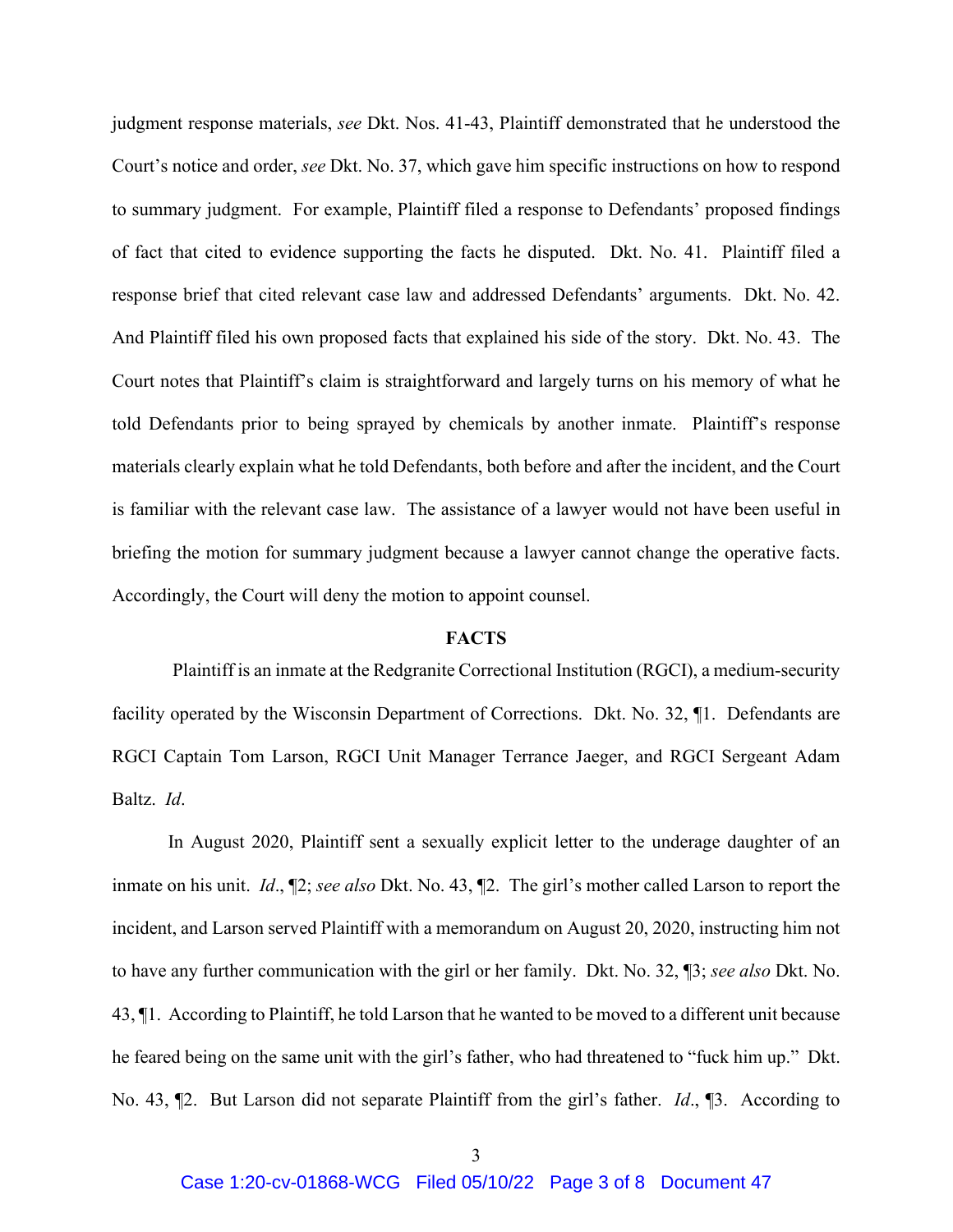Larson, Plaintiff never identified anyone specific that had threatened him and he never stated that he feared for his safety. Dkt. No. 32, ¶¶4-5, 7. Even if Plaintiff had, Larson explains, he was not the individual responsible for moving inmates to a different unit—that task belonged to Jaeger. Id., ¶6. Larson states that, had Plaintiff asked to be moved, Larson would have directed Plaintiff to Jaeger. *Id*.

A few weeks later, on September 2, 2020, Plaintiff submitted an interview/information request to Jaeger stating that inmates on a different unit were calling him a pedophile and asking what he should do about it. *Id*., ¶8. Plaintiff explains that he was "alarmed enough to report it to [Jaeger] twice." Dkt. No. 43, ¶5. Jaeger responded that, if Plaintiff could identify any of the inmates, he would talk to those inmates. Dkt. No. 32, ¶9. Plaintiff did not identify any of the inmates by name or description, so Jaeger did not take further action. *Id*., ¶10; *see also* Dkt. No. 43, ¶6. Jaeger explains that it is not administratively feasible to move inmates every time there is possible conflict unless there is a confirmed, particularized threat. Dkt. No. 32, ¶13. Jaeger further explains there was no basis to think that Plaintiff was in any danger based on the interview/information request because Plaintiff stated that the inmates allegedly "yelling" at him were on a different unit. *Id*., ¶¶11-12.

About two weeks later, on September 13, 2020, Baltz was notified that graffiti in a bathroom called Plaintiff a pedophile. *Id*., ¶14; *see also* Dkt. No. 43, ¶7. Baltz reported the graffiti to the unit captain, covered the graffiti, then submitted a work order to remove the graffiti. Dkt. No. 32, ¶15. According to Baltz, Plaintiff did not tell him that anyone specific had threatened him or that he felt unsafe. *Id*., ¶16. Baltz explains that graffiti of that type is usually meant to demean, belittle, or harass an individual anonymously; not threaten them directly. *Id*., ¶17. Baltz also did not move Plaintiff to a different unit. Dkt. No. 43, ¶8. Later that day, on September 13, 2020, an unidentified inmate sprayed Plaintiff in the face with chemicals. *Id*.; *see also* Dkt. No. 32, ¶19.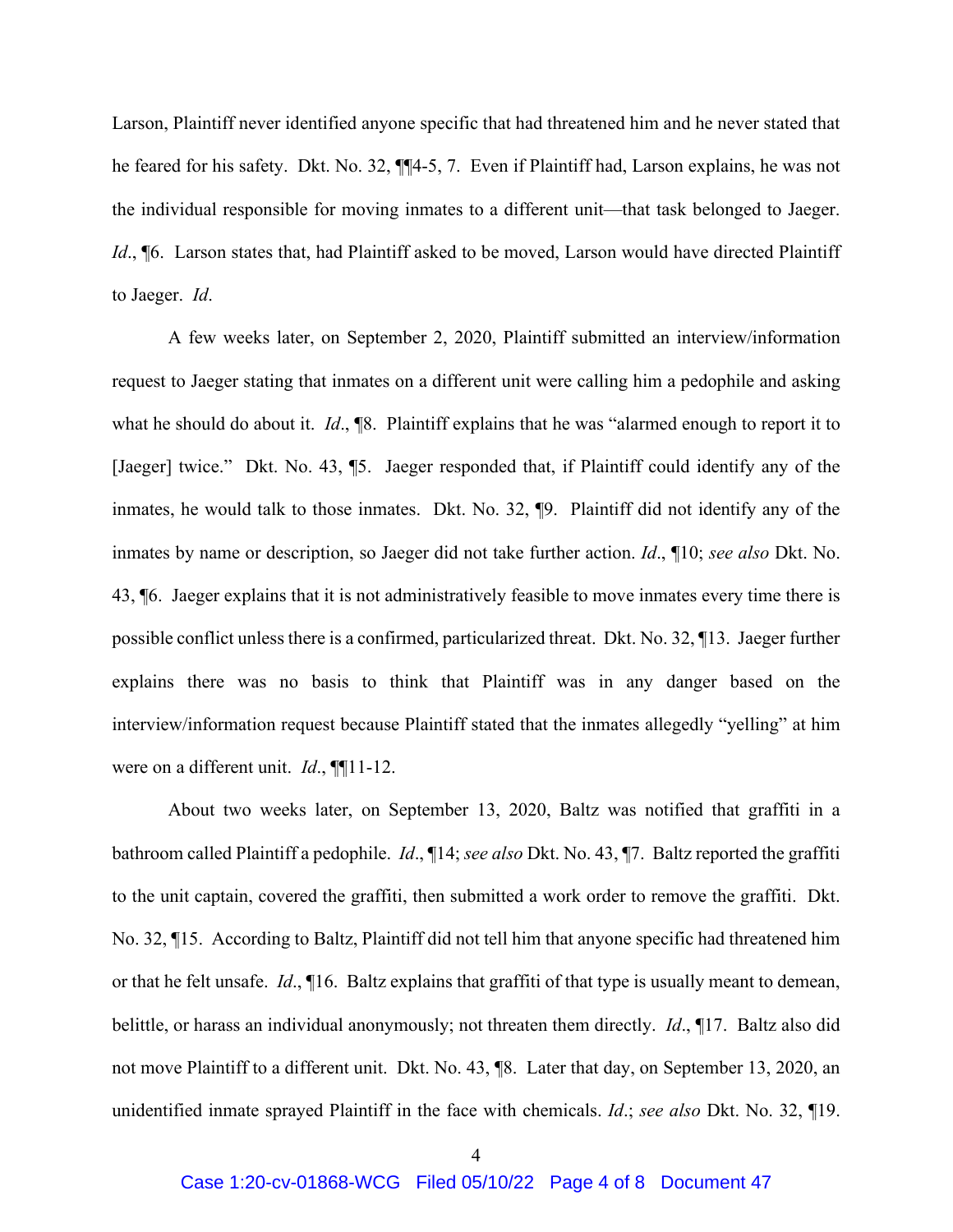Plaintiff explains that the inmate was not the girl's father and "it wasn't nobody [he] deal with." *See* Pollard Depo., Dkt. No. 46 at 29:10 to 30:7. The next day, on September 14, 2020, Plaintiff was moved to another unit and has never returned to the unit where he was attacked. Dkt. No. 32,  $\P 20.$ 

Prison staff later interviewed Plaintiff regarding a motion for a preliminary injunction that he filed in this case in March 2021. *Id*., ¶21. Plaintiff explained that people had made comments behind his back, so he "watches his back," but he did not identify anyone specific who had threatened him. *Id*., ¶22. At the interview, prison staff gave him a document called "DOC-1803 Inmate Request for Separation" in case he wanted to make a request for separation from any inmates that were threatening him. *Id*., ¶23. Plaintiff has never submitted a DOC-1803 for separation from another inmate before or after the September 13, 2020 incident. *Id*., ¶24.

### **SUMMARY JUDGMENT STANDARD**

"The court shall grant summary judgment if the movant shows that there is no genuine dispute as to any material fact and the movant is entitled to judgment as a matter of law." Fed. R. Civ. P. 56(a); *see also Anderson v. Liberty Lobby, Inc.*, 477 U.S. 242, 248 (1986); *Celotex Corp. v. Catrett*, 477 U.S. 317, 324 (1986); *Ames v. Home Depot U.S.A., Inc.*, 629 F.3d 665, 668 (7th Cir. 2011). "Material facts" are those under the applicable substantive law that "might affect the outcome of the suit." *Anderson*, 477 U.S. at 248. A dispute over a "material fact" is "genuine" if "the evidence is such that a reasonable jury could return a verdict for the nonmoving party." *Id.*  The party asserting that a fact is genuinely disputed must support the assertion by:

(A) citing to particular parts of materials in the record, including depositions, documents, electronically stored information, affidavits or declarations, stipulations (including those made for purposes of the motion only), admissions, interrogatory answers, or other materials; or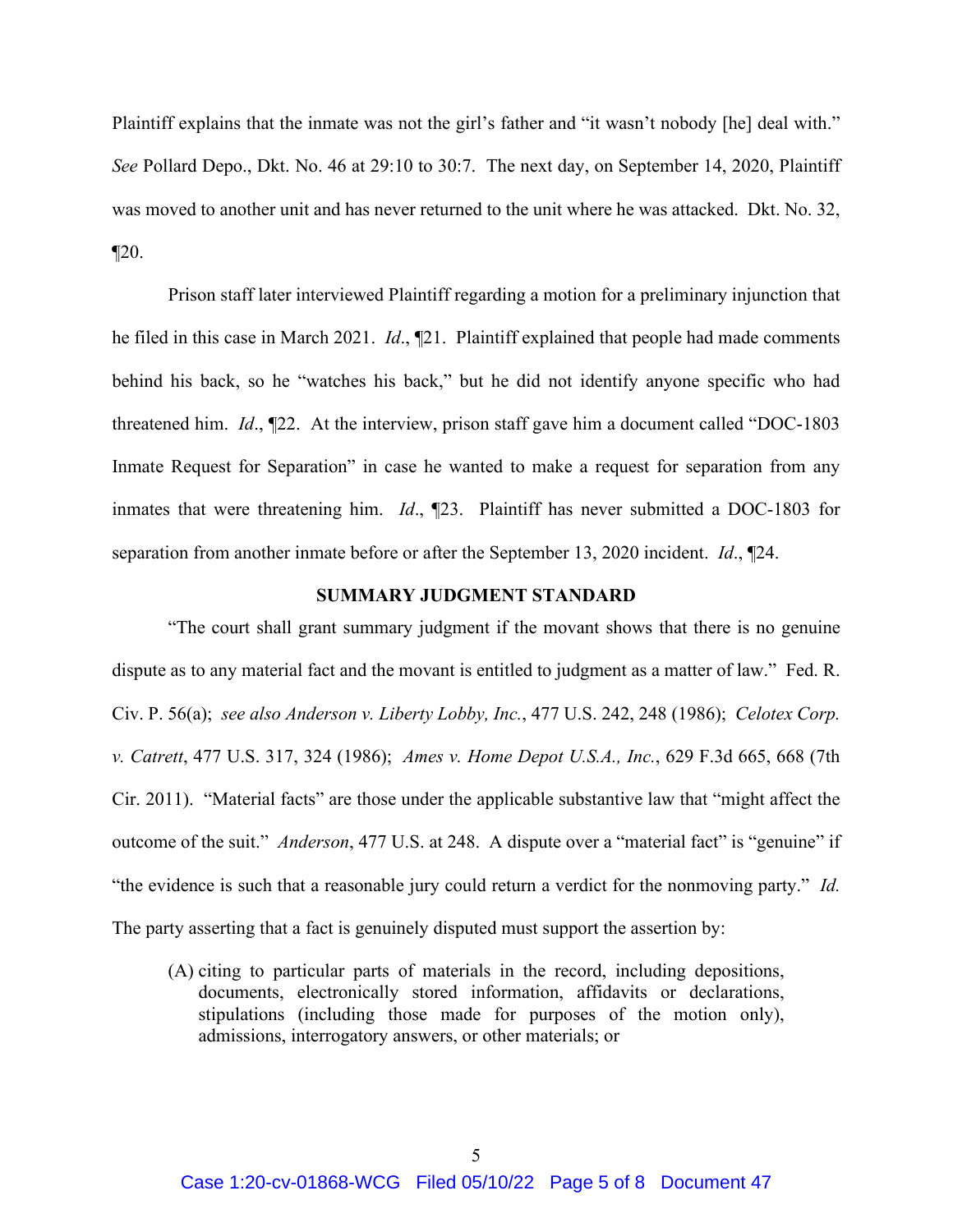(B) showing that the materials cited do not establish the absence or presence of a genuine dispute, or that an adverse party cannot produce admissible evidence to support the fact.

Fed. R. Civ. P. 56(c)(1). "An affidavit or declaration used to support or oppose a motion must be made on personal knowledge, set out facts that would be admissible in evidence, and show that the affiant or declarant is competent to testify on the matters stated." Fed. R. Civ. P.  $56(c)(4)$ .

# **ANALYSIS**

To survive summary judgment on a failure-to-protect claim, Plaintiff must produce evidence from which a reasonable jury could conclude that (1) he faced a substantial risk of serious harm and (2) Defendants responded with deliberate indifference. *Balsewicz v. Pawlyk*, 963 F.3d 650, 654-55 (7th Cir. 2020); *see also Harris v. Molinero*, 803 F. App'x 1, 4 (7th Cir. 2020) (citing *Farmer v. Brennan*, 511 U.S. 825, 837 (1994)). This requires that the defendant "must both be aware of facts from which the inference could be drawn that a substantial risk of serious harm exists, and he must also draw that inference." *Gevas v. McLaughlin*, 798 F.3d 475, 480 (7th Cir. 2015). The requisite knowledge "is a question of fact subject to demonstration in the usual ways, including inference from circumstantial evidence . . . and a factfinder may conclude that a prison official knew of a substantial risk from the very fact that the risk was obvious." *Id.* (citing *Farmer*, 511 U.S. at 842). But complaints that convey only a generalized, vague, or stale concern about one's safety typically will not support an inference that a prison official had actual knowledge that the prisoner was in danger. *Id.* at 480-81.

Based on the undisputed evidence, Defendants are entitled to summary judgment because they did not have actual knowledge that Plaintiff was in danger prior to the September 13, 2020 attack. With respect to Jaeger and Baltz, Plaintiff admits that he never told these individuals about anyone specific that threated him. *See* Dkt. No. 41, ¶¶10, 16. Plaintiff admits that he "did not identify any of the inmates by name or even by description." *Id*., ¶10. And Plaintiff maintains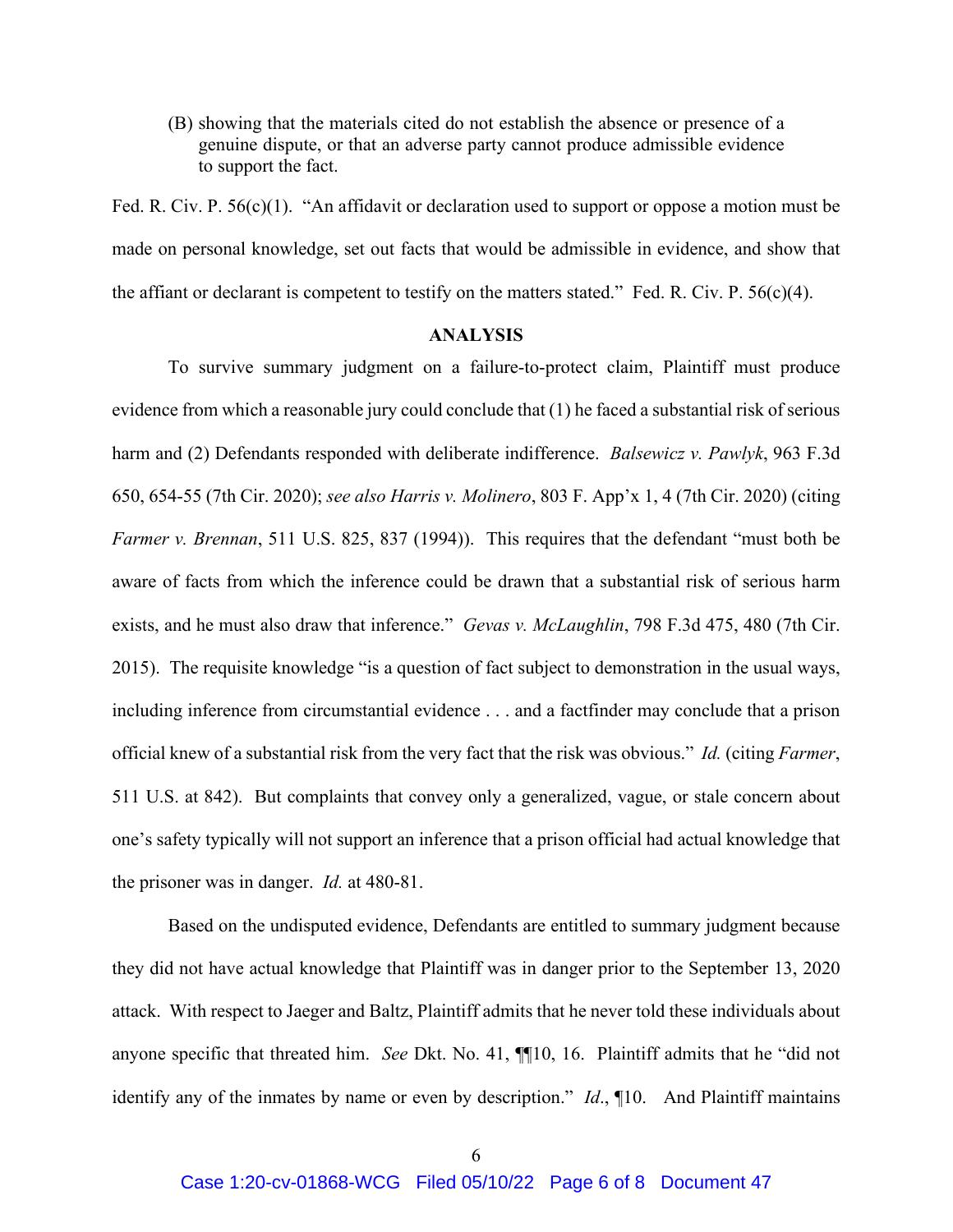that "the graffiti was threatening in itself" even though it was anonymous. *Id*., ¶16. Plaintiff, in other words, only raised vague and generalized concerns about his safety, which were not enough to put Jaeger and Baltz on notice of a particularized risk of harm.

 With respect to Larson, Plaintiff alleges that he identified Larry Gardner as the individual who threatened him, but Gardner of course was not the individual who attacked Plaintiff. In fact, Plaintiff still does not know who attacked him or if the attack was even related to the incident with Gardner's daughter in August 2020. *See* Pollard Depo., Dkt. No. 46 at 38:17 to 30:14. Plaintiff suspects that the inmate who attacked him may have been associated with Gardner because "cats be wanting to be down" and that "could have been their opportunity." *See id*. at 30:1-14. Plaintiff also states that the attacker allegedly said, "you pedophile ass bitch." *Id*. at 28:1. But speculation is not enough to survive summary judgment. *Jones v. Van Lanen*, 27 F.4th 1280, 1284 (7th Cir. 2022). Plaintiff has not put forth any evidence directly connecting Gardner or his associates to the attack. Defendants have therefore met their burden to show that they did not have actual knowledge that Plaintiff was in danger prior to the September 13, 2020 attack.

Plaintiff argues that he did not need to identify specific individuals who threatened him prior to the attack because the risk of harm was "obvious." *See* Dkt. No. 42. He appears to imply that being labeled a "pedophile" in prison was notice enough that he would eventually be attacked. But Plaintiff's own deposition undercuts his position. Plaintiff states for example, "I ain't even think the attack would have happened." *See* Pollard Depo., Dkt. No. 46 at 16:16-17 and 17:5-6. He states that he perceived the name-calling as "little institution gossip" and "little rumors." *Id*. at 16:6-11 and 23:6. And he states, "I laughed it off" and "it was funny to me," when he discussed the name-calling with Defendants. *Id*. at 17:12 and 25:9-10. Because even Plaintiff did not genuinely believe that he would be attacked, no reasonable jury could conclude that Defendants